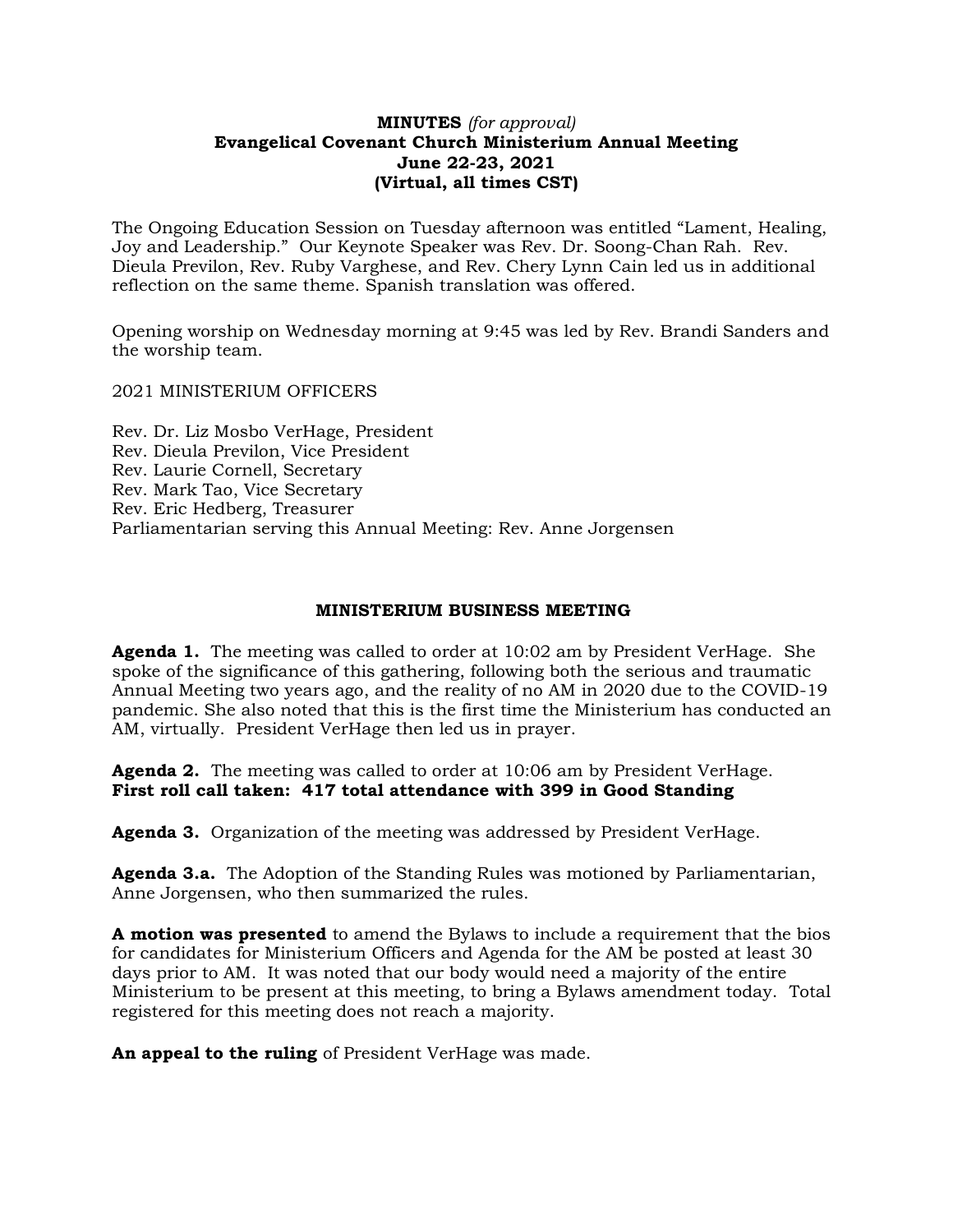It was noted that an email related to the previous motion was sent to the Ministerium on 6-18-2021, prior to the deadline for additions to the Agenda.

**Point of Order** was raised. It was stated that an appeal to the moderator's ruling needed to be presented to the body for a vote.

President VerHage ruled that the original motion would be addressed and voted upon in the New Business Agenda #23 later in the meeting.

Vote called to approve the Standing Rules. VOTE: YES 359 (99%) NO 3 (1%) **RULES ADOPTED**

**Agenda 3.b.** Approval of Agenda, including Consent Agenda Items (\*)

**Agenda 3.c.** \*Consent Agenda Items

i.Report on the Approval of 2019 Minutes\* ii.Authorization for Approval Process for 2021 Minutes\* iii.Appointments\*

- 0. 2021 Parliamentarian\* Anne Jorgensen
- 1. 2021 Tellers Dierdra Gray Clark, Steve Peterson
- 2. Ratify Secretary 2020 appointment

iv.2019-2020 Financial Report v.2020-2021 Financial Report vi.2021 Pension Director Report vii.Greetings from Colleagues

Vote called: Motion to approve Agenda including Consent Agenda. VOTE: YES 354 (98%) NO 8 (2%) **AGENDA APPROVED**

**Agenda 4.** Vice President Previlon offered her report, thanking all Ministerium members for patience and participation in this meeting and throughout the past 18 months of the pandemic; acknowledging the unique challenges, laments and complexities; and honoring all the leadership and servanthood represented in local churches and regions of our denomination. She noted no Annual Meeting in 2020, but instead there were two virtual events: Reimagine Event in July 2020; and Make Room Event in March 2021 including annual Women in Leadership Event. A mobilization team has been launched for taking steps in areas of: Authorize women to lead; Advocating for survivors of abuse and harassment; and Advancing women of color, along with resources for white women's Antiracism work. Contact Rev. Dieula Previlon and Rev. Mary Peterson for more information.

Announcement of Women in Leadership Awards: **ShePreaches:** Rev. Stephanie Ahn Mathis; **SheAdvocates:** Rev. Dierdra Gray Clark; **SheLeads:** Rev. Dr. Liz Verhage.

**Agenda 5.** Update on Antiracism Pathways from 2019 Resolution was offered by Rev. Dominique Gilliard, Rev. Dr. Michelle Clifton-Soderstrom, and Rev. David Swanson.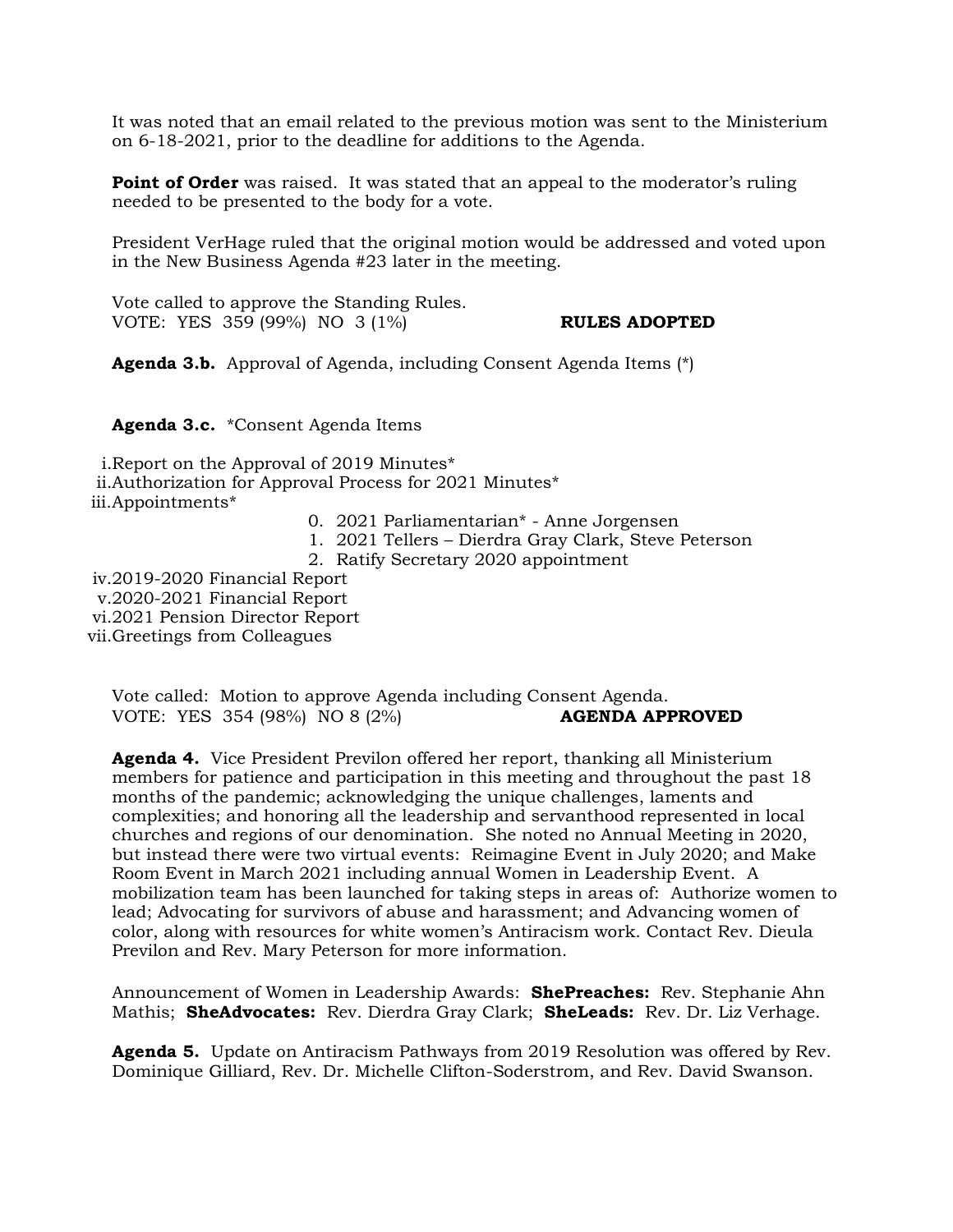David Swanson noted that the Resolution was presented and voted upon in 2019 with strong support; specific action and continued work have emerged from it with two primary streams: equipping and supporting clergy, and encouraging our Conferences to take practical steps. Dominque Gilliard gave an overview of year-long pathways; substantial number of participants in first cohorts which will conclude in July 2021. A relaunching will happen in July 2021, as well. Michelle Clifton-Soderstrom reported that the Mosaic Assessment for Conferences is underway with goals to: track our growth; recruit individuals for pathways; provide a tool for measuring areas of growth. Website information is available. Superintendents are key for goals of racial diversity in conference leadership itself; conference level encouragement to local churches; and communication of practical information for growth.

# **Agenda 7**. (moved up in Agenda)

Board of the Ordered Ministry Report given by Chair, Rev. Greg Applequist. Chair Applequist noted that his 5-year term is completed and has been honored to serve. BOOM handles all credentialing and finalizations. The goal of care and discipline is always restoration. Develop Leaders team, Conference Staff, and if needed, BOOM are involved in interventions with clergy in crisis. He noted the goal that all clergy have resources to be healthy and strong; and that gifts of companionship and practical resources are available for pastors who are isolated and feel alone. He encouragement all to reach out if you are in pain.

**Agenda 8.** Develop Leaders Report was led by Executive Minister Rev. Lance Davis.

**Agenda 8.a**. Motion was offered to make the following amendments to the Rules for the Ordered Ministry in the Constitution and Bylaws of the Evangelical Covenant Church. These proposals will bring the rules in line with our current practices:

First proposed amendment: Article 1: The Board of the Ordered Ministry: Section 1.1. Composition. a.:

Change the number of members of the Board of the Ordered Ministry from twelve to: "*fourteen elected members, twelve of whom shall be credentialed and two of whom shall be laypersons."*

Second proposal: Change every reference to the pension program of the ECC to the phrase: *"either the Covenant Ministers' Pension Plan or the Ministers' 403(b) plan*." (This applies to Article III Ordained to Word and Sacrament; Article IV Ordained to Word and Service; Article VI Commissioning; Article VII Consecrated Missionary; Article IX Licensure

There was brief discussion on these amendments. VOTE: YES: 356 (99%) NO: 3 (1%) **VOTE: APPROVED**

**Agenda 8.b.** Recommendation for Change in Standing:

## **i. Active to Inactive**

VOTE: YES 358 (99%) NO 1 (1%) **VOTE: APPROVED**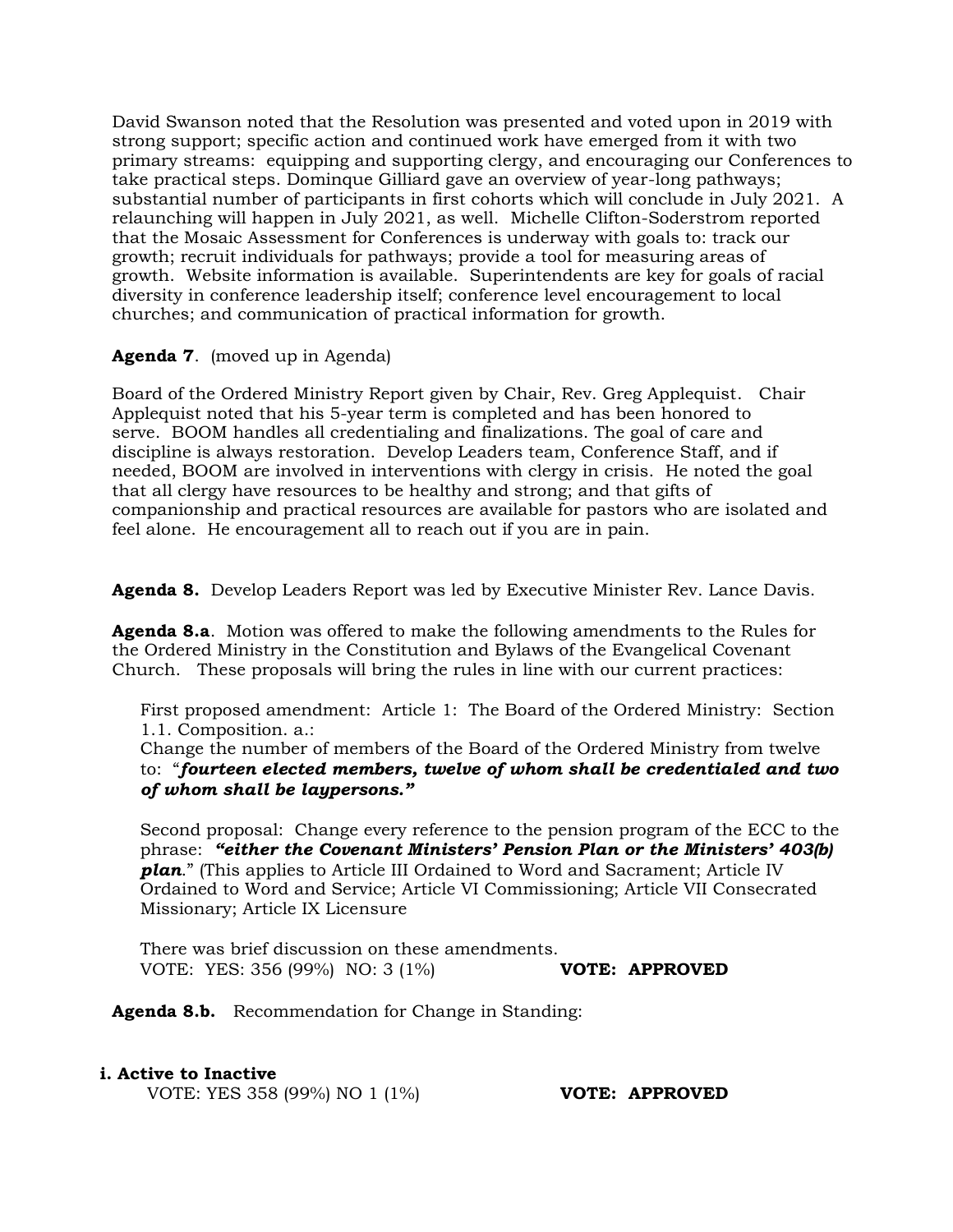Richard Arnold Aune Carlson Ronald Ferguson David Gibbons John Paul Harris-Webster Nathan Hillman Velda Love Arthur Matheny Beatrice Radakovich

#### **i.Active to Leave of Absence**

VOTE: YES 359 (100%) **VOTE: APPROVED**

Leo Anderson

#### **i.Inactive to Active**

VOTE: YES 358 (99%) NO 1 (1%) **VOTE: APPROVED**

Kelly Johnston Richard Rasanen Todd Slechta Douglas Vetvick

# **i. Transfer of Credential**

Thomas King (United Church of Christ) VOTE: YES 356 (99%) NO 3 (1%) **VOTE: APPROVED**

Phillip J. Ladd (Progressive Christian Alliance) VOTE: YES 353 (98%) NO 7 (2%) **VOTE: APPROVED**

Eva Sullivan-Knoff (Progressive Christian Alliance) VOTE: YES 351 (98%) NO 9 (2%) **VOTE: APPROVED**

#### **i.Resignation of Credential**

VOTE: YES 347 (96%) NO 13 (4%) **VOTE: APPROVED**

Dale Battleson Helen Cepero Mark Charbonneau Daphne DeMaris Benjamin Ecker William Enns CV Hartline Franklin Lindquist II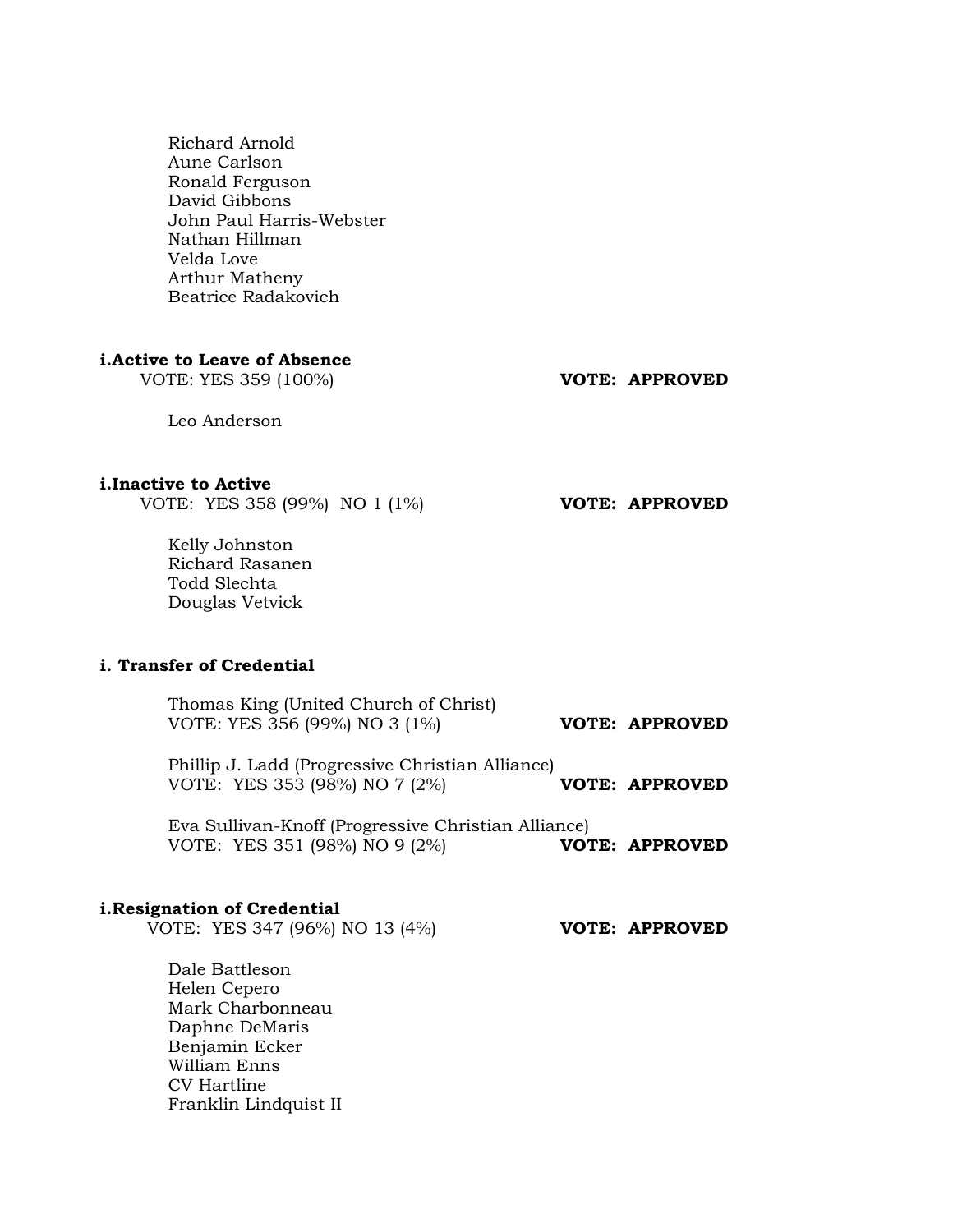Sarah Monson Nils Peterson John E. Phelan, Jr. James Sandberg Ann Snowberger Brian Solecki Ray Whitson III

Executive Minister Davis prayed over these colleagues' changes in standing.

**Agenda 8.c.** Recommendation for Approval of Candidates

#### **i.Approval of Licenses**

VOTE: YES 367 (100%) **VOTE: APPROVED**

#### **i.Transfer of Ordination**

VOTE: YES: 366 (99%) NO 1 (1%) **VOTE: APPROVED**

Phillip L. Adkins David Lee Bonselaar Yoon Ik Chang Alexander J. Cho Edward Lee Manoj M. Mathai Linda D. Norlien Marvin D. Norlien Michael S. Park Clayton S. Peck

|    | i. <b>Commissioning</b><br>VOTE: YES 367 (100%)                                      | <b>VOTE: APPROVED</b> |
|----|--------------------------------------------------------------------------------------|-----------------------|
|    | Ruby A. Varghese                                                                     |                       |
| 1. | <b>Consecrated Missionary</b><br>VOTE: YES 367 (100%)<br>Jennifer Dao<br>Minh Q. Dao | <b>VOTE: APPROVED</b> |
| i. | <b>Ordination to Word and Service</b><br>VOTE: YES 367 (100%)                        | <b>VOTE: APPROVED</b> |
|    | Elyse J. Aguirre<br>C. Luke Austin<br>Lynn A. Black<br>Sally T. Carlson              |                       |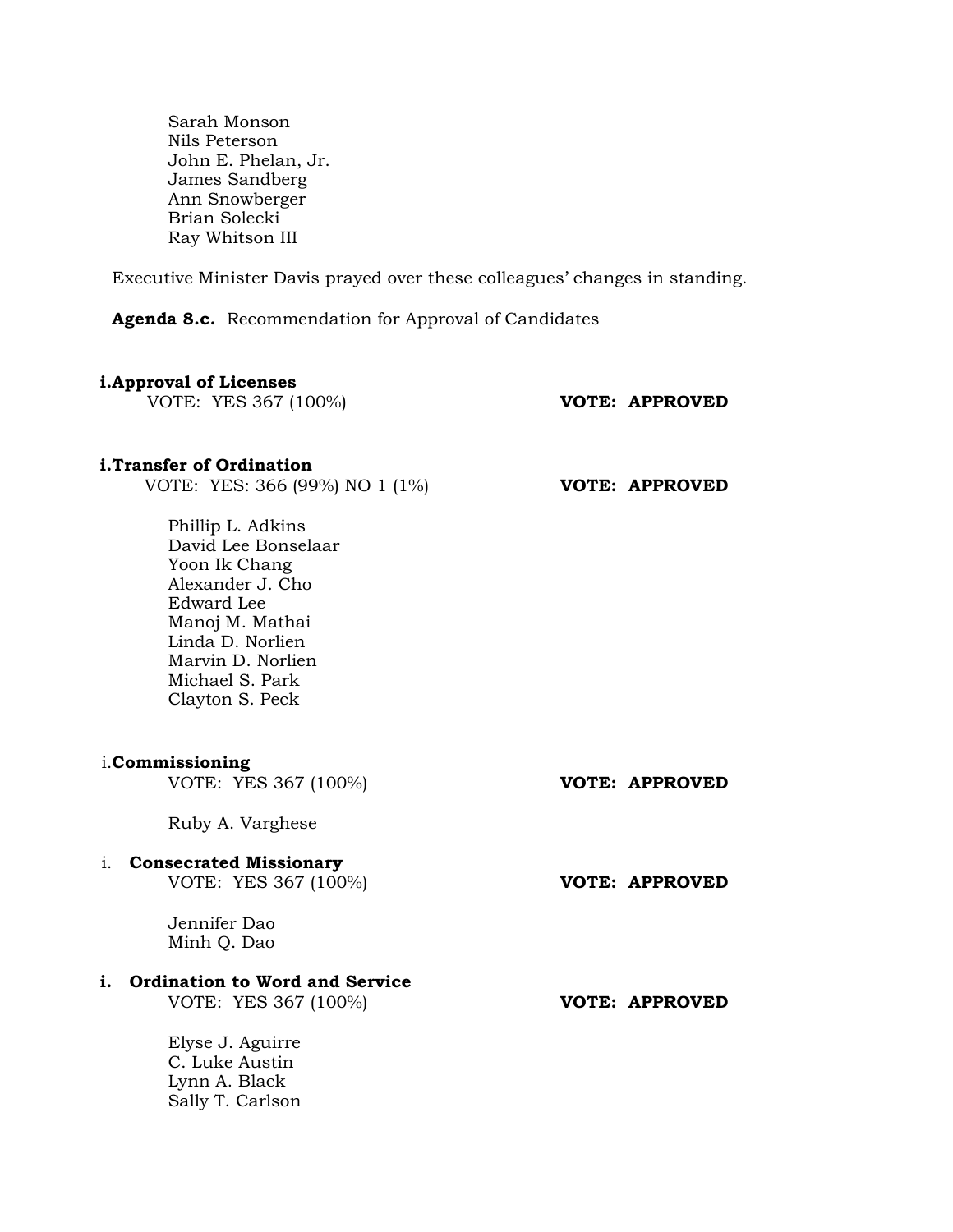Julie T. Chamberlain Kari M. Jacott Robert A. Rife Heather N. Smith Shirley H. You

#### **i. Ordination to Word and Sacrament**

VOTE: 367 (100%) **VOTE: APPROVED**

Erik P. Anderson Christopher A. Bannon Adam L. Barnett Michael A. Bechtold Chad M. Benkert Samuel D. Berger Joel D. Brand Gary A. Brndiar Page M. Brooks Nicole D. Bullock Cheryl Lynn Cain John B. Carroll Jessica F. Carter Sara M. Charlton Douglas Y. Cho Mollie R. Clark Grayson H. Daganaar Meghan R. DeJong Jordan T. Doles Meztli Doles Meghan M. Dowling Linnea K. Ek Stanislava Gadeliya Andrew S. Gilkinson Jose H. Gonzalez John M. Goss Christopher J. Gredenius Sam E. Gyorfi Katherine R. R. Hampson Alexander K. Hardt Nathan M. Hickox Laura A. Johnson Jeffrey E. Kaetzel Dawn H. Lauber Joy-Elizabeth F. Lawrence Andrew T. League Sandra S. K. Lee Ryan P. Lunceford Ryan P. Marshall Janet Bowes Martinez John L. Meader Chad R. Melton Edwin D. Menon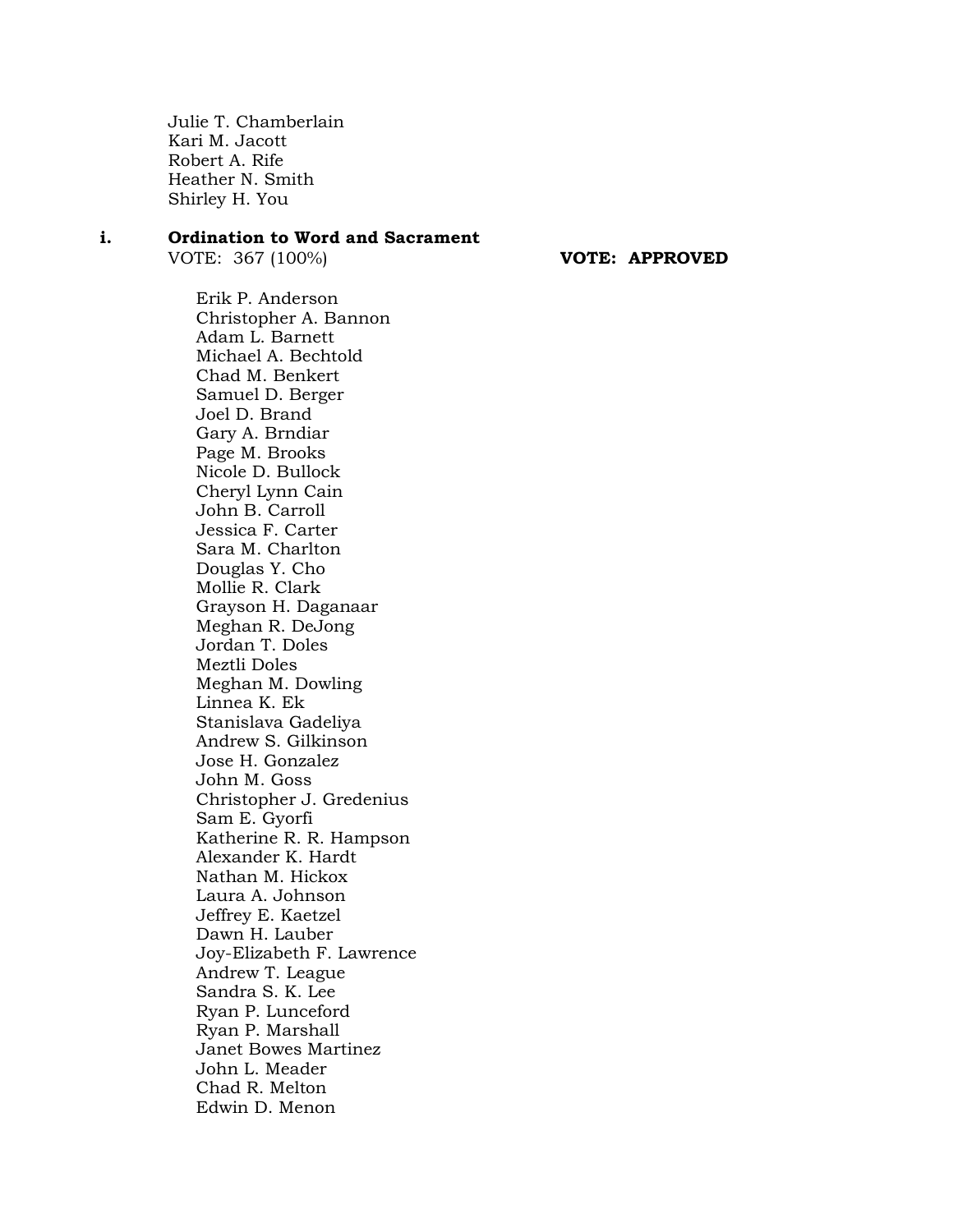Mark T. Neely Stephanie J. Nelson Justin G. Noseworthy Tyler J. Nylen Andrew J. L. Ober Michael J. Ostermann Michael K. H. Park Walter S. Quick IV Earl J. Ravago Alicia K. Reese Flor L. Retamal Cynthia M. Riley Zachary J. Riley Jeffrey G. Root Nathan P. Salinas Albert B. Schoffmann Jack A. Shields Cynthia M. Simpson Rhyan J. Smith Nancy R. Sneller Joel M. Sommer Ryan N. Spooner Joanna Rebecca Stringer Claire E. Strunk Sherin Mathew Swift Ethan D. Tews Semmeal J. Thomas Clifton E. Tidd, Jr. John Franklin Udochi Derek C. Vander Molen Ramelia D. Williams Bearett L. Wolverton Jonathan H. Woolner Alma Rosa Zamudio Maciel

**Agenda 8.d.** Rev. Terrance Woodson offered words of blessing and prayed over all of these colleagues.

**Agenda 9**. Executive Minister Rev. Lance Davis reported on the important, excellent work which has gone forward, led by each of the members of the Develop Leaders Team. This work includes: broad care for ECC clergy; SPE events; virtual events planned and led; work with NPTS and Covenant Orientation; Spanish translation work for courses and resources, including financial health. Rev. Davis noted brilliant administrative work in digitizing records and ongoing care of the credentialed clergy and chaplains. He mentioned the important, continued work on the "Freedom, Unity and Responsibility" paper, which will be ready for Gather 2022.

**Agenda 10.** President Rev. John Wenrich celebrated the historic and current mosaic of "mission friends" in our denomination. He described our mission as being joined to God's mission in all parts of the world, in all settings and cultures. He noted key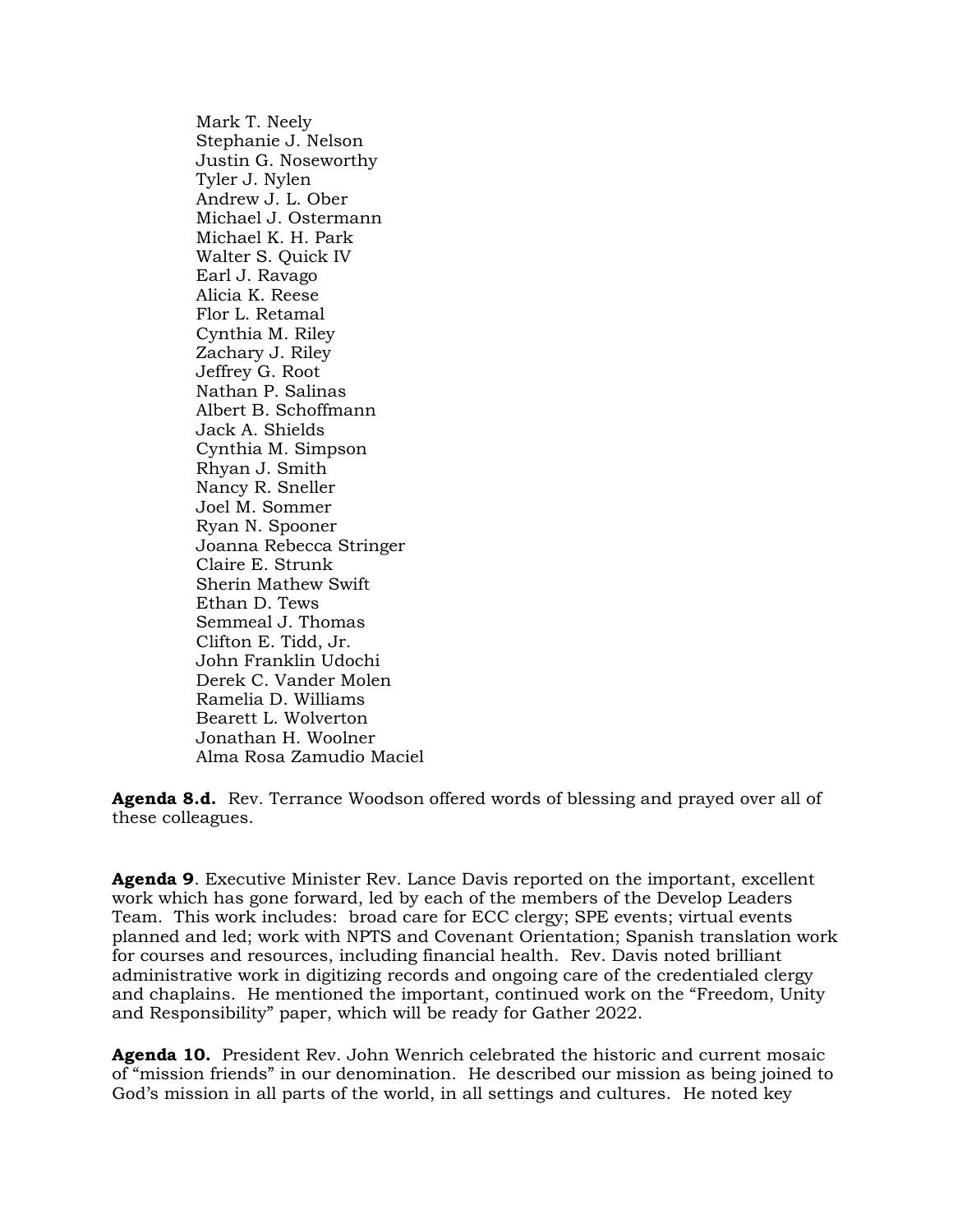barriers to pastoral/leadership health as stagnation and isolation. He called us to join God in all ways possible, reminding us of Jesus' words in John  $8:12 - 1$  am the light of the world." He noted lament about the 2019 Annual Meeting and apologized for the confusion that surrounded the Restructuring Proposal that now has been postponed until 2022. He called on all to stay at the table, engage in future conversations and pray for the ECC body as a whole.

**Agenda 11.** Lifetime Service Recognition Awards presentation was led by Secretary Cornell, who read the list of names of the 52 colleagues and then offered a prayer of gratitude for their lives and ministries.

**Agenda 6.** Treasurer Hegberg thanked all the Conference Treasurers and Develop Leaders team who helped with Dues collection and Good Standing records.

Treasurer Hedberg offered the motion to accept the budget as prepared and presented. Discussion included budget items for stipends for coaches; resources for translation work; financial commitment to the Mosaic Association.

Vote: Yes: 328 (98%) No 7 (2%) **VOTE: BUDGET APPROVED**

## **The meeting recessed for lunch from noon – 1:00 pm Second roll call following lunch: 415 attending and 406 in Good Standing**

**Agenda 12**. Reports from North Park Theological Seminary and Centro Hispano de Estudios Teologicos (CHET)

Rev. Dr. David Kersten, Dean of NPTS, spoke of excellent collaboration and partnerships between the seminary and the Covenant Orientation program; regional conference programs in the PSWC, the Midwest Conference and soon in the East Coast Conference. Rev. Dr. Michelle Clifton-Soderstrom, Dean of faculty, is collaborating with LMDJ and implementation of the Resolution on Antiracism; she continues to lead and teach in the School of Restorative Arts at Stateville Correctional Center and soon the program that is launching in the women's prison, as well.

Faculty transitions include Timothy Johnson; James Bruckner, and Mary Chase-Ziolek, retiring; Soong-Chan Rah has joined the faculty at Fuller Theological Seminary. NPTS has welcomed two new faculty members: Jules Martinez-Olivieri, Milton B. Engebretson Chair of Evangelism and Justice, and Michelle Dodson, teaching fellow in the Ministry Field.

**CHET** – Rev. Dr. Juan Martinez shared his testimony and gratitude for his new role as President of CHET; also noting virtual classes which began in response to the COVID pandemic; a vision for an ongoing hybrid model of program; and celebration of ALIPE partnership and regional conference connection.

**Agenda 13.** Mosaic Commission Report was given by President Rev. Mary March, who spoke of the mission to lean into the 6-fold test together; lamenting the increased hate crimes born of the COVID pandemic; affirming the solidarity among our whole Covenant mosaic; and reminding us of the prophetic image of all nations from Revelation 7-9.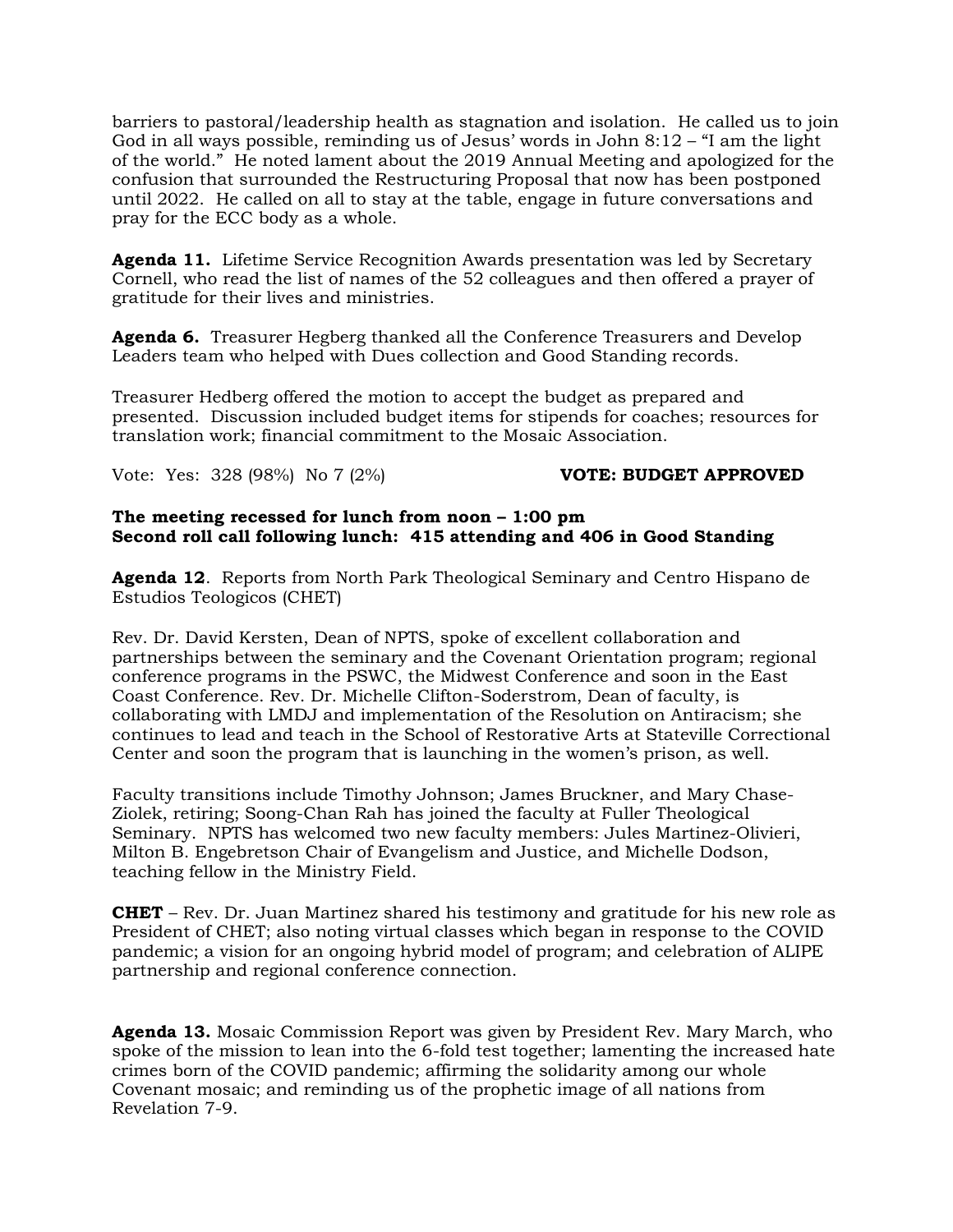Rev. TJ Smith, President of the Indigenous Association spoke of the core truth among First Nations that everyone is family, enacting well the core truth from the Scriptures. He lamented the huge percentage of deaths from COVID-19 among Indigenous sisters and brothers.

Rev. Bryan Murphy, President of the African American Association honored the expressions of resilience after times of pain and commitment to rebuild after suffering; urging us to live into the family of God pictured in Isaiah – we are "repairers of the breach and restorers of streets to live in."

Rev. Juana Nesta, President of ALIPE spoke of the call to the purposeful narrative portion of the 6-fold test; lamenting the churches who have lost members to COVID-19. She noted Romans 12:15 which calls us to weep and rejoice together, and then prayed over us all.

**Agenda 14.** Presentation of the Resolution to Repudiate the Doctrine of Discovery was given by Christian Action Commission Member and honored elder, Rev. Lenore Three Stars. This document will be voted on at the Evangelical Covenant Church Annual Meeting later this week. She spoke of her own life story, noting that her son is first member of family to not be born on a reservation. The doctrine of discovery was a practice with effects alive today: white supremacy, poverty; loss of theology of the land; and environmental racism, among other injustices. The details of the Resolution were discussed in anticipation of the vote later in the week.

**Agenda 15.** Motion from the Nominating Committee for vote on Ministerium Officers: President and Vice-Secretary. There were no nominees from the floor.

Extended discussion began related to the nominating process for Ministerium Officers. President VerHage described the process. The Executive Committee of the Ministerium functions as the initial nominating committee by submitting recommendations to the Executive Board. The Board, then, functions as the second step of the discernment process, including extending invitations to pastors being considered for each role. Various questions about the process continued.

Question was called to end discussion and proceed to the vote. (2/3 majority vote needed to move to the voting process.)

VOTE: YES 165 (46%) NO 193 (54%) **VOTE: QUESTION FAILED** 

Discussion continued related to concerns about the nominating process.

Motion made to extend discussion and was seconded. (2/3 majority vote needed to extend)

VOTE: YES 204 (55%) NO 188 (45%) **VOTE: MOTION FAILED**

# **2 pm Roll Call: 408 attending and 400 in Good Standing**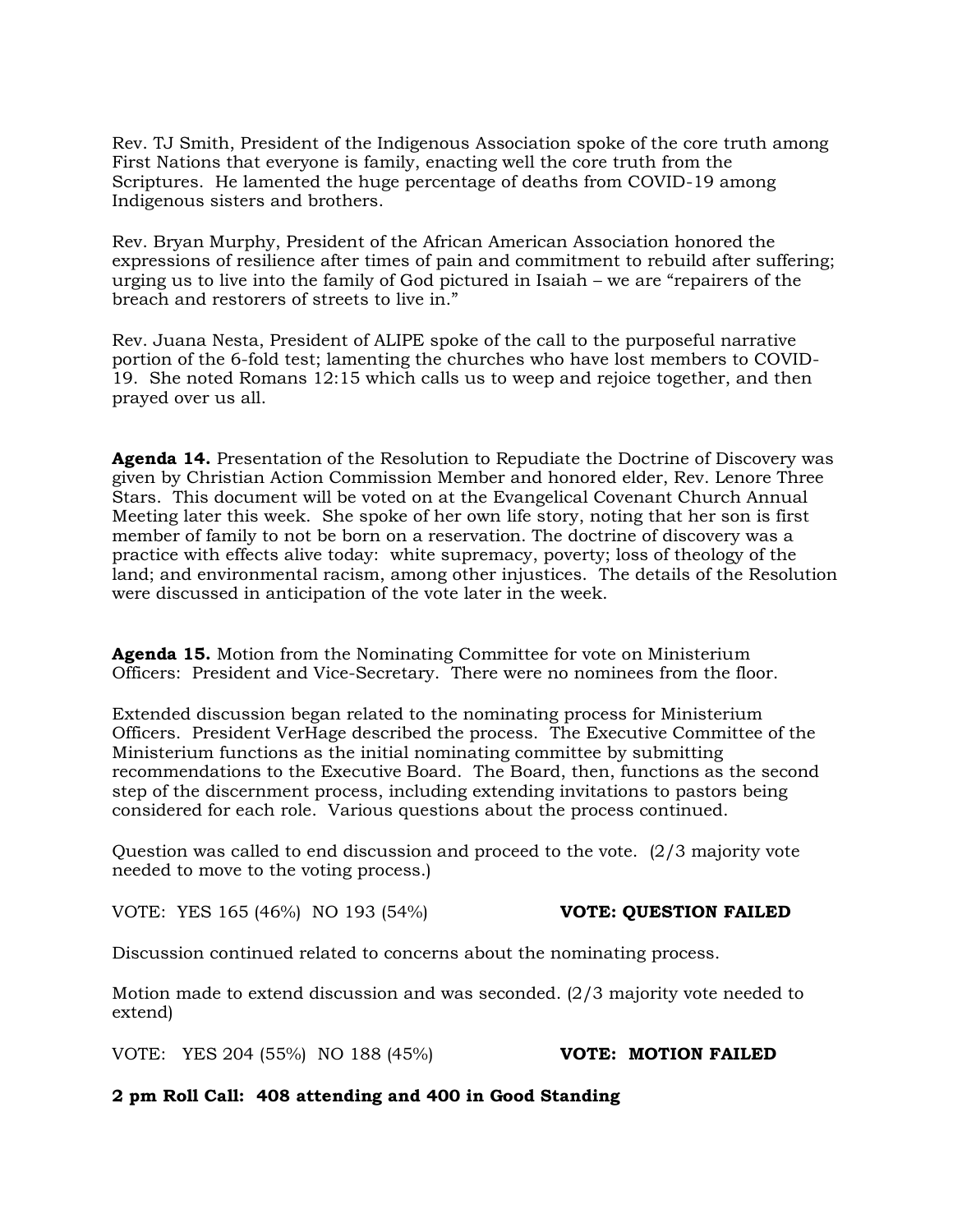Candidates for President were Jeff Hunter and Taylor Burgoyne VOTE: Hunter 95 (28%) Burgoyne 241 (72%) **ELECTED:** Taylor Burgoyne

Candidates for Vice-Secretary were Dan Lee and Ruby Varghese VOTE: Lee 165 (49%) and Varghese 171 (51%)**ELECTED:** Ruby Varghese

**Agenda 16.** Words of thanks expressed for Ministerium Officers completing their service. Vice President Previlon spoke of President Liz VerHage's leadership gifts, wisdom and generosity of spirit; and Treasurer Hedberg spoke of Vice Secretary Mark Tao's theological wisdom, insight and discernment gifts.

**Agenda 20.** (Moved up in Agenda) Rev. David Holder, Vice Chair of the Covenant Executive Board offered a report. He noted the pain and seriousness of votes from the 2019 Annual Meeting, along with consequences of broken trust, relational and system stress; revelation of needed work across interfacing groups of Board of Ordered Ministry, Ministerium, Covenant Executive Board and denominational Annual Meeting Officers. He reported that an independent organization was hired to guide relational healing processes. He called upon all to choose a humble posture as God continues to shape us.

**Agenda 19.** (Moved up in Agenda) Statement of Lament and Prayer for 2019 Ministerium Annual Meeting (created by Rev. Dr. Michelle Clifton-Soderstrom and Rev. Dr. David Bjorlin) was introduced and read by President VerHage, who reminded us that truth telling and lament are needed in response to what we as a body experienced in 2019. Scripture calls us to lament and naming reality.

## **Short break taken**

**Agenda 17**. Vice Secretary Rev. Mark Tao began his report by speaking of Executive Board's efforts to increase communication to the entire Ministerium by creating a Covenant clergy website and using FB tools. He noted gratitude for officers with whom he served along the way, as well as Executive Committee colleagues. Mark called us all to lean further into racial and gender justice, affirming the Mosaic Association and other leaders. Our heritage of Covenant Freedom is being challenged by a movement toward hierarchy of order; rule of law; protection of white safety – all of which cause harm to our own brothers and sisters. Vice President Tao cautioned the seeking of power; perpetuation of white patriarchy. Instead, remember God calls us to mutual relationship and shared power; making room for difference, and a rejection of corporate power and practice based on domination. His final call was to grant visibility for those who lack it! This is our legacy and our Biblical and prophetic witness!

**Agenda 18.** President Rev. Dr. Liz Mosbo VerHage expressed gratitude to all who contributed to this meeting and the work of the Ministerium over the past years. She noted several "Firsts" during the past years: Online events; Resolution on Antiracism; First Women in Leadership Awards along with the "Make Room Event" in the place of in-person Midwinter gathering; and the sobering first Ministerium Hearing of Contested Credentials at the 2019 AM. She called us all to note how much is left to address in our Ministerium and wider Covenant Church body, including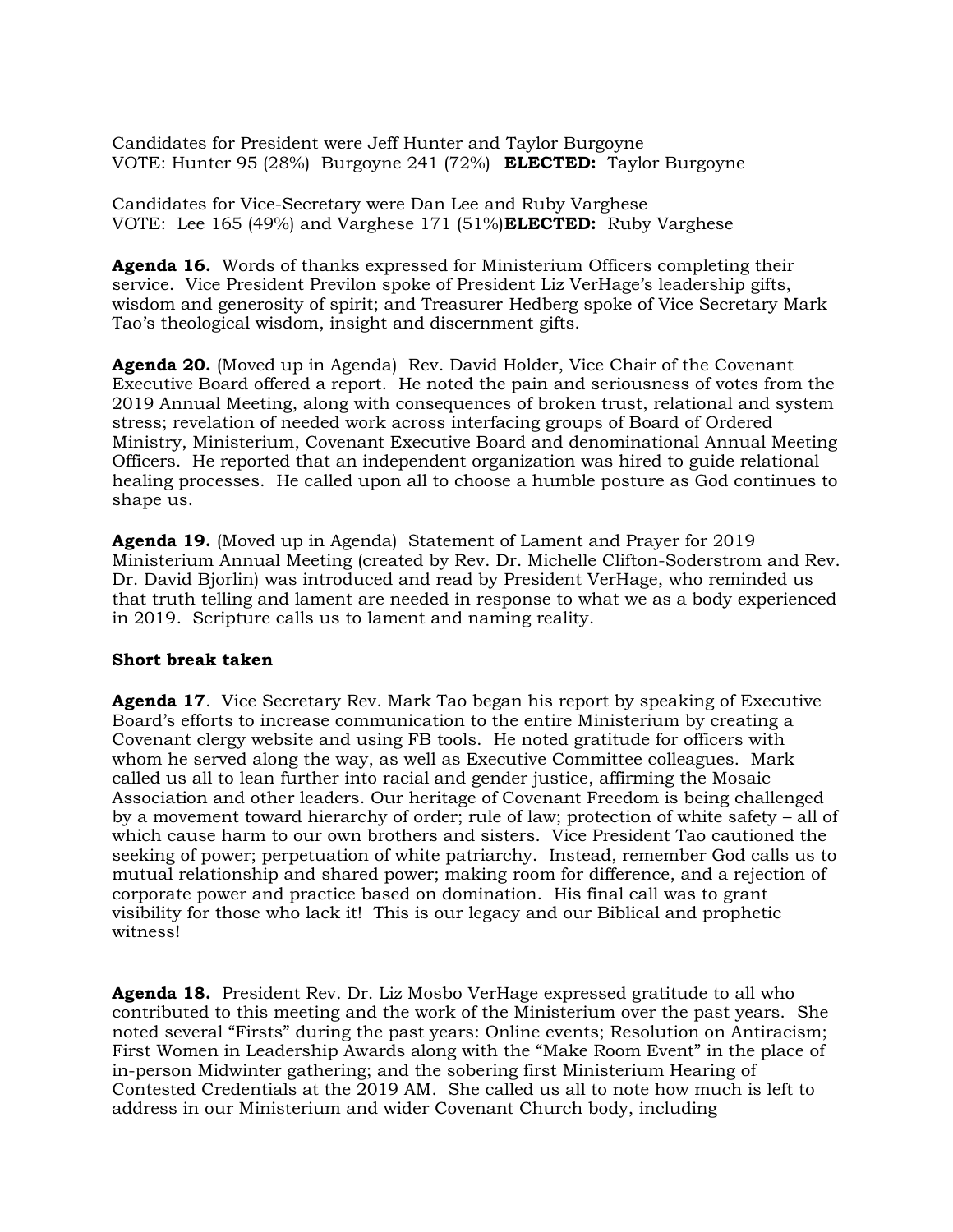questions: How is authority handled? Where and why has the identity of the Covenant been shifting? How can we grow deeper into a truly multi-ethnic body – how would it look? She concluded her remarks with a final reference to Isaiah 49:7-8:

# *"This is what the Lord says:*

*In the time of my favor I will answer you, and in the day of salvation I will help you; I will keep you and will make you to be a covenant for the people, to restore the land and to reassign its desolate inheritances; to say to the captives, 'Come out,' and to those in darkness, 'Be free!' "*

Vice President Previlon prayed over Liz and Mark.

**Agenda 22.** (moved up in Agenda) PROPOSED COVENANT MINISTERIUM BYLAWS AMENDMENT

# *ARTICLE V Contested Credentials Hearing*

*Section 5.1 A Minister who has been notified by the Board of Ordered ministry that the Board of Ordered Ministry will recommend to the Covenant Ministerium the removal of said Minister's credentials may contest such a recommendation before the Annual Meeting of the Covenant Ministerium. Any Minister who seeks to contest the removal of their credentials must submit their intent to do so in writing to both the President of the Covenant Ministerium and the Chair of the Board of Ordered Ministry no less than 90 days prior to the Annual Meeting of the Covenant Ministerium.*

*Section 5.2 The Executive Officers of the Covenant Ministerium will notify the Covenant Ministerium in writing no less than 60 days prior to the Annual Meeting of the Covenant Ministerium at which a Contested Credentials Hearing is to take place. This notification will include the charges of the Board of Ordered Ministry against the Minister in question.*

*Section 5.3 The minister who is contesting the removal of their credentials and the Board of Ordered Ministry will be given equal time to present their cases at each stage of the Contested Credentials Hearing.*

*Section 5.4 Prior to the start of the Contested Credentials Hearing the President of the Covenant Ministerium will introduce a motion to establish time frames for the Contested Credentials Hearing, including deliberations and debate. The President of the Covenant Ministerium must submit this motion to both the Minister in question and the Board of Ordered Ministry at least one month prior to the Annual Meeting of the Covenant Ministerium so as to provide adequate time for preparation. This motion may be debated and amended by the Covenant Ministerium.* 

*Section 5.5 No testimony that is directly relevant to the Contested Credentials Hearing may take place prior to the hearing itself. Anyone wishing to present firsthand information about the minister in question or the recommendation of the Board of Ordered Ministry must do so as a witness during the Contested Credentials Hearing. The President of the Ministerium will determine what constitutes directly relevant testimony.*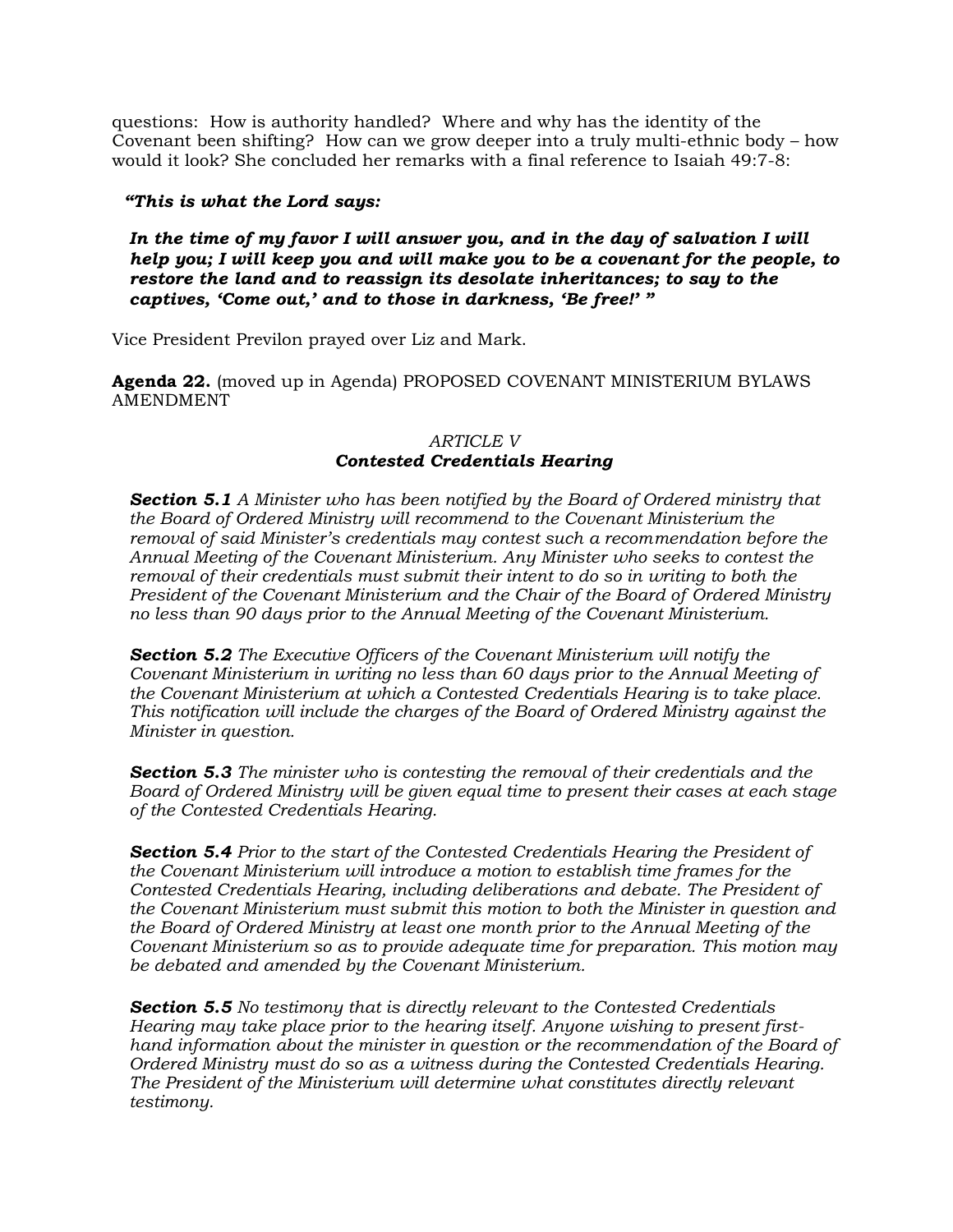*Section 5.6 The President of the Covenant Ministerium will preside over the Contested Credentials Hearing and will be responsible to maintain proper order. The President of the Covenant Ministerium must make every reasonable effort to preside in an impartial manner ensuring an equitable and fair process. No one, save for those directly involved in the Contested Credentials Hearing or the President of the Covenant Ministerium, may obtain the floor during the hearing. Any questions, or points of order arising during the hearing must be submitted to the President of the Ministerium in writing. If the President of the Covenant Ministerium feels that he or she cannot be impartial for whatever reason they may recuse themselves and the Vice-President of the Covenant Ministerium will assume the responsibilities of the President for the purposes of the Contested Credentials Hearing.*

*Section 5.7 The Board of Ordered Ministry will present first at each stage of the Contested Credentials Hearing. The hearing will be ordered as follows:*

*a) Opening Statements. b) Witness testimony. c) Closing Statements.*

*Section 5.8 Deliberation will begin following the conclusion of closing statements. Both the minister who is contesting the removal of their credentials and the representatives from the Board of Ordered Ministry who presented will exit the room until a decision has been reached. Deliberation will be ordered as follows:*

*a) Debate on approving or not approving the recommendation of the Board of Ordered Ministry to remove the credentials of the minister in question. b) Vote on the recommendation for the removal of credentials, a two-thirds vote is required to approve the recommendation. c) If a two-thirds vote is reached on the recommendation for the removal of credentials, the Board of Ordered Ministry will then, with the concurrence of the Covenant Ministerium, submit the recommendation to the Annual Meeting of the ECC. d) If a two-thirds vote is not reached then the matter returns to the Board of the Ordered Ministry.*

The writing process of this Proposed Bylaws Amendment was summarized. In order to address the governance gap, a draft was written and submitted to the Executive Committee in November 2019, which discussed and recommended that it be presented at the Ministerium 2020 Annual Meeting (which did not meet due to the pandemic). BOOM reviewed it and also recommended that it be discussed and voted upon. Recently, a workgroup from the Covenant Executive Board, which also has been addressing governance gaps from the 2019 AM, reviewed this proposed Bylaws Amendment and submitted recommendations to Ministerium. They do not have power in the Ministerium, yet, their recommendations have been posted and can be discussed.

Rev. Taylor Burgoyne, 2019 Parliamentarian, spoke of the rationale for creating and adopting this amendment:

The 2019 Contested Credentials Hearing process was limited and flawed because the Ministerium does not have specific rules or structures for such a situation and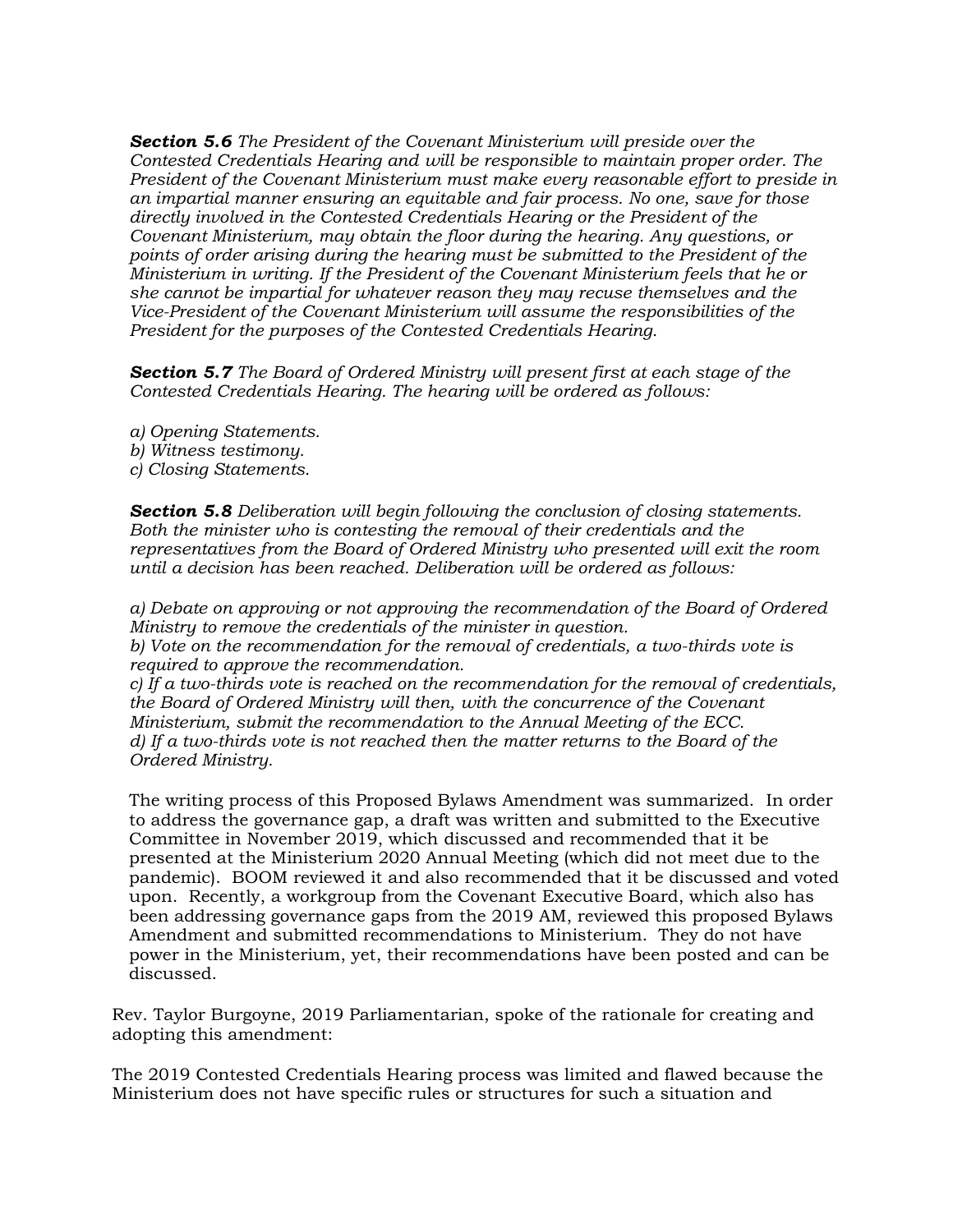therefore was required to follow Robert's Rules as the guide. We recognized that we can and must do a much better job of guiding any future contested credential process. We want a healthy structure in place, if needed.

Goals include: clarifying timeline for everyone being prepared; ensuring fairness; requiring that both sides be heard and allowing those representing both perspectives time to interact with one another. This amendment removes the two-vote process of once on guilt and once on consequence. Threshold commitment: the vote requires 2/3 majority. A decision of great significance and this magnitude should require 2/3 majority.

Lengthy, rigorous discussion followed, noting both appreciation for the role of the Ministerium in such a process; and concern that this amendment would give the Ministerium too much power. It also was noted that credentialed colleagues often are most aware of the details and nuance of situations that would lead to a contested credential hearing; and that the desired system of checks and balances may require Ministerium leadership in this type of situation. A concern that this amendment does not honor the wisdom of the delegates gathered for the ECC Annual Meeting was noted.

A motion was offered to change the vote threshold from 2/3 to simple majority. Motion was seconded.

Discussion continued related to the specific nature of "recommendation" rather than "removal" in the Ministerium's role in a Contested Credential Hearing. Pastors spoke both for and against this motion, related to the level of knowledge and expertise, and also understandable limitations of both the Ministerium as a whole, and the collection of delegates gathered at any particular ECC AM. Members called for a process that offers as much caution, care and discernment, as possible; and noted the need to uphold minority voices.

Decision made to extend discussion time to 10 more minutes.

Vote was called and clarified: the motion on the floor is to change the 2/3 majority to simply majority in the proposed amendment of the Bylaws Section 5.8.

Majority vote is needed to pass this amendment to the Proposed Bylaws Amendment.

VOTE: YES 121 (32%) NO 252 (68%) **2/3 majority remains in Section 5.8 VOTE: AMENDMENT NOT PASSED**

Return to discussion on original motion of Proposed Bylaws Amendment.

The question was called to end discussion on original amendment and vote. (2/3 majority needed to end discussion)

VOTE: YES 326 (89%) NO 40 (11%) **VOTE: DISCUSSION ENDED**

Vote on Proposed Ministerium Bylaws Amendment (needs 2/3 vote to pass)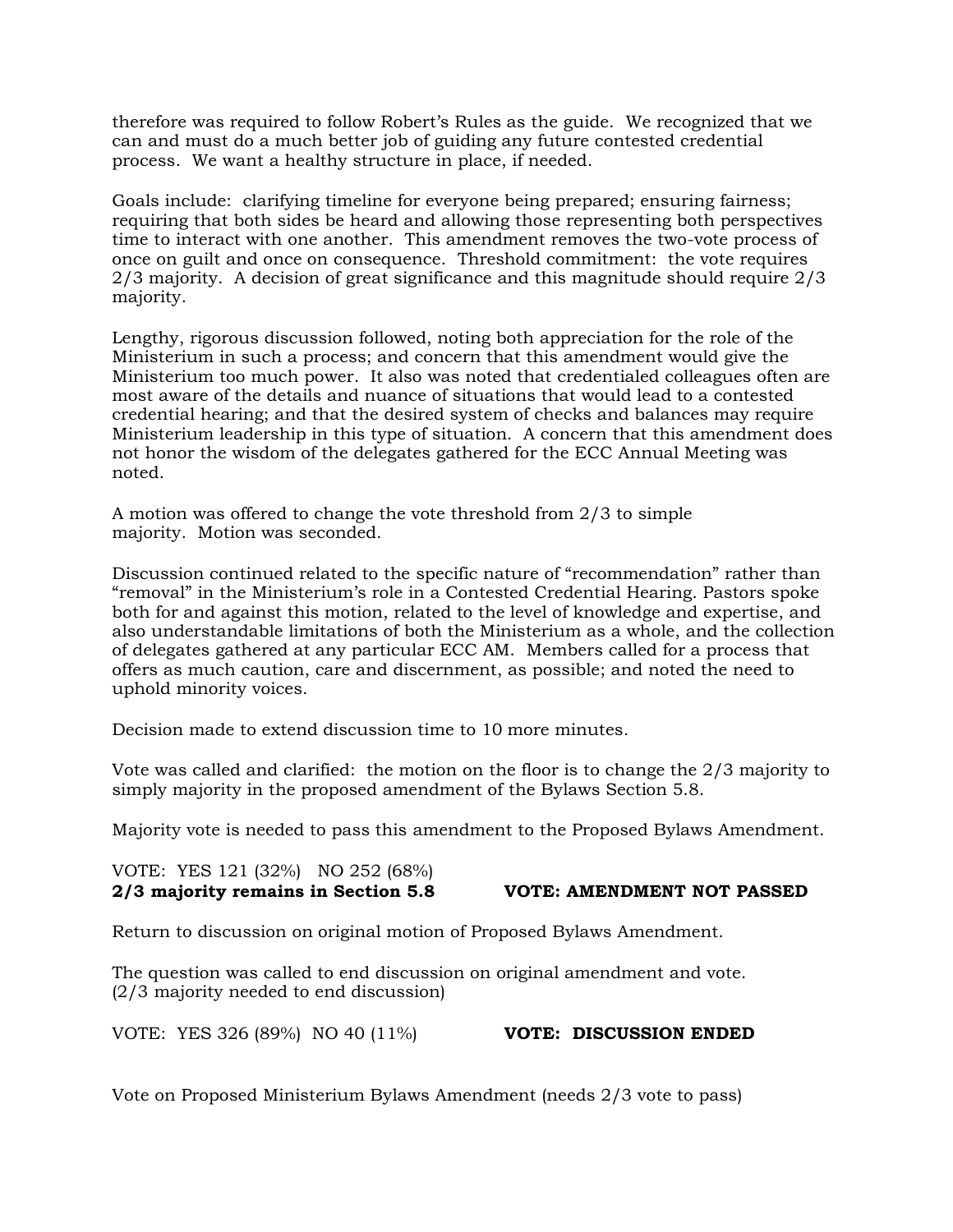VOTE: YES 286 (79%) NO 76 (21%)

# **VOTE: COVENANT MINISTERIUM BYLAWS AMENDMENT PASSED**

# **Agenda 21.** ECC Restructuring Proposal Discussion

Discussion included a question about whether or not the rationale for this restructuring was financial in nature. Comments were made about systemic problems with the restructuring including strong concerns about consolidation of power and authority; reasonable checks and balances are not well represented in proposal; and in the proposal development process key ECC leaders were not consulted.

**Agenda 24.** (moved up in Agenda) Video honoring all Pastors, Missionaries and Spouses who have died in the past two years was played. Secretary Cornell prayed over this Memorial list.

# **25 minute break at 5:05 pm; Resume business at 5:30 pm Final Roll Call at 5:33 pm 300 attending and 293 in Good Standing**

**Agenda 23.** New Business

Motion from the floor of a proposed addition to the Ministerium Bylaws was presented and seconded.

Motion: "Insert into the Bylaws (Article I Section 1.1b) the requirement that the Ministerium be given 30-day notice of the Ministerium Annual Meeting Agenda and Bios of those nominated for vote on an Officer role."

Discussion began with a Point of Order that Bylaws Amendments can be amended by 2/3 vote of members present at current meeting. Further discussion included merits and the limitations of the timeframe of 30-day notice for posting such information. Parliamentarian Jorgensen noted that Officer Nominations can always be brought from the floor at the point of the vote.

**A point of order was raised** that a motion is on the floor; we need to go through a formal process of amending the motion.

**President VerHage ruled** that the presenter of the original motion is free to make a slight change in his motion.

Revised Motion: Changes to Article I Section 1.1(b): The nominating committee shall convene annually at the Midwinter Conference and shall present to the annual meeting of the Covenant Ministerium a ballot in printed form, with two candidates for each office to be elected. **Addition to this section of the Bylaws:** *Names on each ballot must be published to the whole Ministerium at least 30 days prior to the AM. A draft Agenda will be published electronically to the Ministerium 30 days in advance of the Ministerium AM, with a finalized agenda published no less than 72 hours prior to the meeting.* 

Discussion continued related to this revised wording.